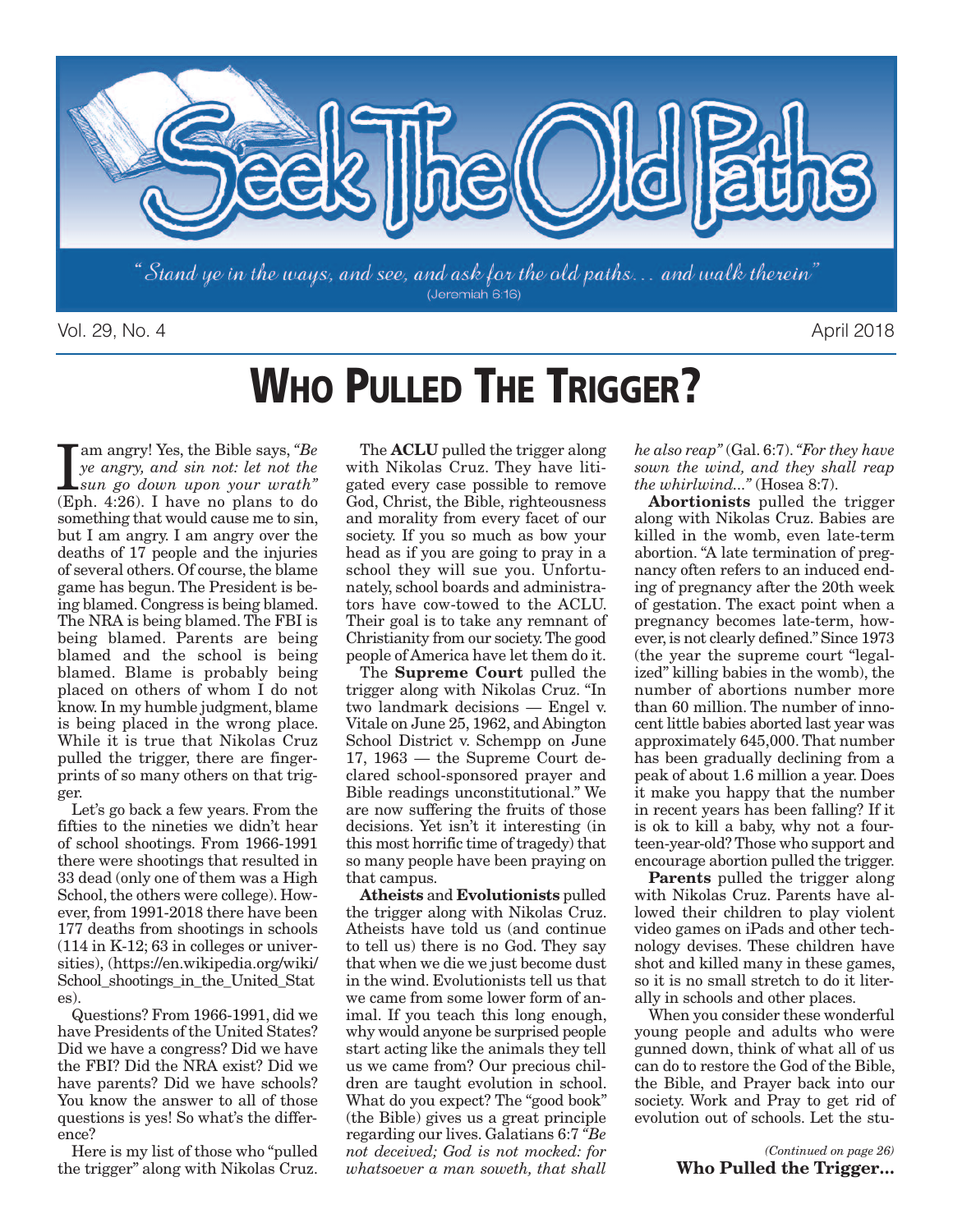

The weak must be exhorted and encouraged to be faithful in the Lord. Why is this so. Because it is right! It is God's will! God is faithful (Deut. 7:9; 1 Cor. 10:13; 1 John 1:9). God's word is faithful (1 Tim. 1:15; Titus 1:9; Rev. 21:5). Faithfulness is taught in the Scriptures (1 Cor. 4:2; 1 Tim. 3:11; Rev. 2:10). Therefore, the Lord's people must be faithful.

As Christians, we must be:

1) Faithful to the Lord (Acts 16:15; 1 Cor. 4:17; Col. 1:2).

2) Diligent to increase our knowledge of the Word (1 Peter 2:2; 2 Tim. 2:15; Psa. 1:2; 119:97).

3) Faithful to pray every day (Matt. 6:9; 1 Thess. 5:17; Rom. 12:12; Matt. 26:41; Prov. 28:9; 1 John 5:14).

4) Faithful to worship God at every opportunity (John 4:24; Heb. 10:25; Acts 20:7; 1 Cor. 16:2).

5) Faithful to seek the work of the Lord (Luke 2:49; John 9:4; Phil. 2:12; 1 Cor. 15:58).

The Scriptures give many examples of those who were faithful and strong. If they could be faithful, then we can also.

**Moses** was faithful in all his house (Heb. 3:2,5). *"By faith Moses, when he was come to years, refused to be called the son of Pharaoh's daughter; Choosing rather to suffer affliction with the people of God, than to enjoy the pleasures of sin for a season; Esteeming the reproach of Christ greater riches than the treasures in Egypt: for he had respect unto the recompence of the reward. By faith he forsook Egypt, not fearing the wrath of the king: for he endured, as seeing him who is invisible"* (Heb. 11:24-27).

**Abraham** is an example of faithfulness. *"Know ye therefore that they which are of faith, the same are the children of Abraham. And the scripture, foreseeing that God would justify the heathen through faith, preached before the gospel unto Abraham, saying, In thee shall all nations be blessed. So then they which be of faith are blessed with faithful Abraham"* (Gal. 3:7-9; cf. Gen. 12:1-5).

*"For I know him, that he will command his children and his household after him, and they shall keep the way of the LORD, to do justice and judgment; that the LORD may bring upon Abraham that which he hath spoken of him."* (Gen. 18:17-19; 22:1-13).

**Epaphras** is an example of faithfulness. *"As ye also learned of Epaphras our dear fellowservant, who is for you a faithful minister of Christ"* (Col. 1:7).

**Tychicus** is an example of faithfulness. *"All my state shall Tychicus declare unto you, who is a beloved brother, and a faithful minister and fellowservant in the Lord"* (Col. 4:7).

**Onesimus** is an example of faithfulness. *"With Onesimus, a faithful and beloved brother, who is one of you. They shall make known unto you all things which are done here"* (Col. 4:9).

**Silvanus** is an example of faithfulness. *"By Silvanus, a faithful brother unto you, as I suppose, I have written briefly, exhorting, and testifying that this is the true grace of God wherein ye stand"* (1 Peter 5:12).

Faithfulness is rewarded by the Lord. One day, the faithful will hear, *"well done, thou good and faithful servant, thou hast been faithful over a few things, I will make thee ruler over many things: enter thou into the joy of thy lord"* (Matt. 25:21,23).

Nearing the end of his life, Paul said,"*...there is laid up for me a crown of righteousness, which the Lord, the righteous judge, shall give me at that day: and not to me only, but unto all them also that love his appearing"* (2 Tim. 4:8). James said, *"Blessed is the man that endureth temptation: for when he is tried, he shall receive the crown of life, which the Lord hath promised to them that love him"* (James 1:12). *"And when the chief Shepherd shall appear, ye shall receive a crown of glory that fadeth not away"* (1 Peter 5:4).*"...Be thou faithful unto death, and I will give thee a crown of life"* (Rev. 2:10).

Preventing spiritual weakness among church members also falls upon the shoulders of the strong. Many passages exhort us in this most needed work. Paul said, *"I have shewed you all things, how that so labouring ye ought to support the weak, and to remember the words of the Lord Jesus, how he said, It is more blessed to give than to receive"* (Acts 20:35). *"Now we exhort you, brethren, warn them that are unruly, comfort the feebleminded, support the weak, be patient toward all men"* (1 Thess. 5:14).

The strong **show the kind of living Christ demands** of every Christian. The first thing to do is to live right ourselves.This begins by not giving ourselves to a life of sin. Romans 6:12-14 says, *"Let not sin therefore reign in your mortal body, that ye should obey it in the lusts thereof. Neither yield ye your members as instruments of unrighteousness unto sin: but yield yourselves unto God, as those that are alive from the dead, and your members as instruments of righteousness unto God. For sin shall not have dominion over you:for ye are not under the law, but under grace."* Upon our obedience to the Gospel we *"...became the servants of righteousness"* (Rom. 6:18). Being dead to sins, we should live unto righteousness (1 Peter 2:24). We should *"wake to righteousness, and sin not"* (1 Cor. 15:34).

The strong must **emphasize the spiritual above the material**. Paul shows this in Colossians 3:1-3. *"If ye then be risen with Christ, seek those things which are above, where Christ sitteth on the right hand of God. Set your affection on things above, not on things on the earth. For ye are dead, and your life is hid with Christ in God"* (3:1-3). This is also illustrated in Romans 12:1-2.*"I beseech you therefore, brethren, by the mercies of God, that ye present your bodies a living sacrifice, holy, acceptable unto God, which is your reasonable service. And be not conformed to this world: but be ye transformed by the renewing of your mind, that ye may prove what is that good, and acceptable, and perfect, will of God."* The apostle John wrote,*"Love not the world, neither the things that are in the world. If any man love the world, the love of the Father is not in him. For all that is in the world, the lust of the flesh, and the lust of the eyes, and the pride of life, is not of the*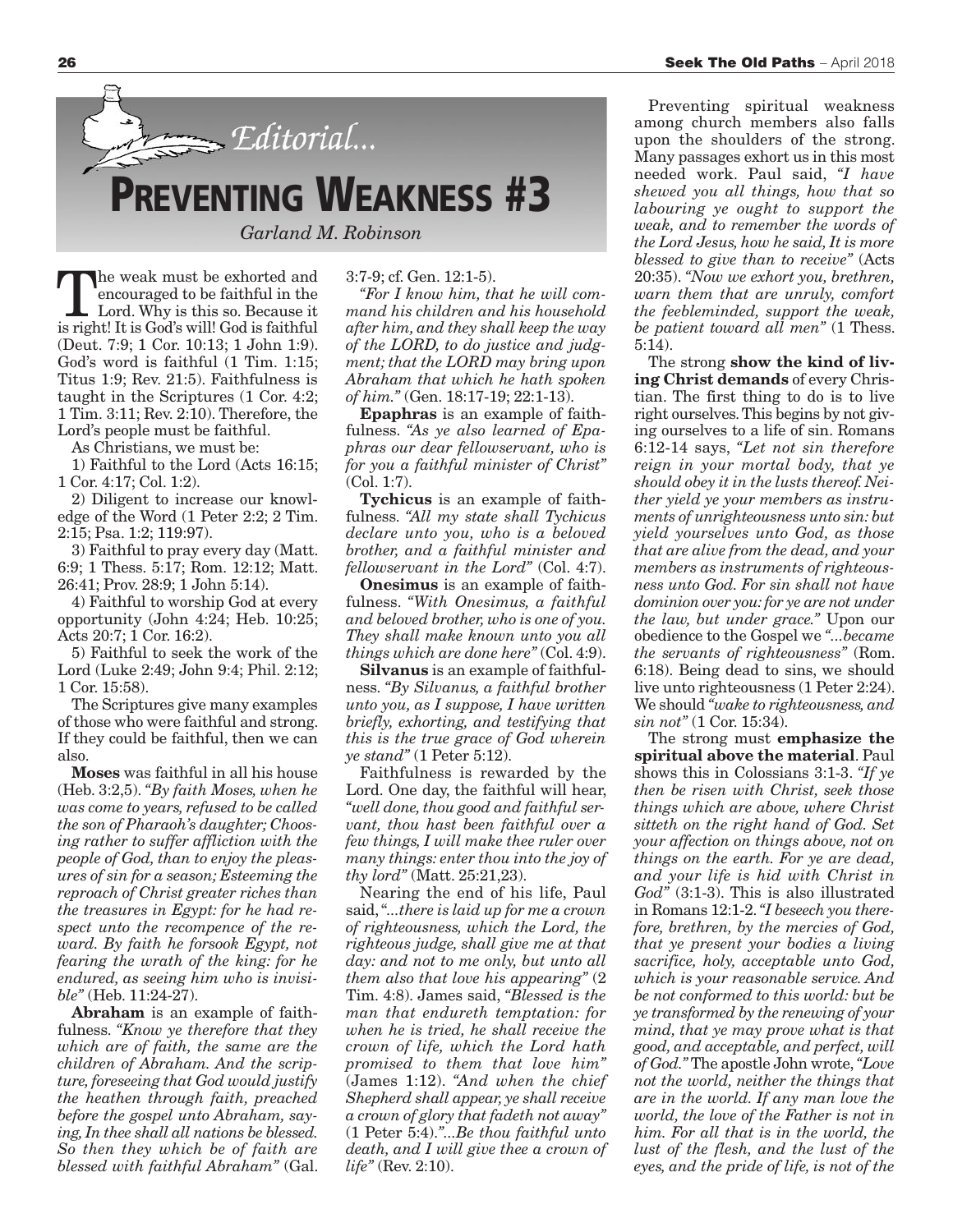*Father, but is of the world. And the world passeth away, and the lust thereof: but he that doeth the will of God abideth for ever"* (1 John 2:15- 17). Paul told Titus, *"For the grace of God that bringeth salvation hath appeared to all men, Teaching us that, denying ungodliness and worldly lusts, we should live soberly, righteously, and godly, in this present world"* (Titus 2:11-12).The rich farmer in Luke 12:15-21 did not look to the spiritual, all he could see was the here and now. He was weak and it cost him his soul.

The strong show the weak that **the truth is to be defended as well as lived**. Paul exhorted Timothy to *"hold fast the form of sound words"* (2 Tim. 1:13). And to Titus he wrote concerning elders, *"Holding fast the faithful word as he hath been taught, that he may be able by sound doctrine both to exhort and to convince the gainsayers"* (Titus 1:9). Jude 3 says we, "*...should earnestly contend for the faith which was once delivered unto the saints."* The Truth is worth fighting for.Without it, no man can be saved for Jesus said, *"...If ye continue in my word, then are ye my disciples indeed; And ye shall know the truth, and the truth shall make you free"* (John 8:31-32).

Sadly, the weak sometimes say what was said to Isaiah, *"Which say to the seers, See not; and to the prophets, Prophesy not unto us right things, speak unto us smooth things, prophesy deceits"* (Isa. 30:10). We need more faithful, strong, brethren who will stand behind the faithful, sincere, straight-forward, uncompromising preaching and teaching of the primitive Gospel! We must not let the weak win the battle, but instead, we must watch, stand fast in the faith, act with maturity and be strong (1 Cor. 16:13). It will not only benefit ourselves but will help the weak as well.

The strong continue to **seek and save the lost and will not be deterred by the weak.** This is what Jesus did and it is what we must do (Luke 19:10).We must evangelize! We are saved to save. We must be as Philip who found Nathanael and told him of Jesus (John 1:45). We must be as Aquila and Priscilla who heard Apollos and *"...took him unto them, and expounded unto him the way of God more perfectly"* (Acts 18:26). Teaching the lost is OUR responsibility. Many have rightly said, no one

will go to heaven alone and no one will go to hell alone.

The strong must seek to build up the weak as **we are all a part of the body of Christ.** *"For the body is not one member, but many. If the foot shall say, Because I am not the hand, I am not of the body; is it therefore not of the body? And if the ear shall say, Because I am not the eye, I am not of the body; is it therefore not of the body? If the whole body were an eye, where were the hearing? If the whole were hearing, where were the smelling? But now hath God set the members every one of them in the body, as it hath pleased him. And if they were all one member, where were the body? But now are they many members, yet but one body. And the eye cannot say unto the hand, I have no need of thee: nor again the head to the feet, I have no need of you. Nay, much more those members of the body, which seem to be more feeble, are necessary: And those members of the body, which we think to be less honourable, upon these we bestow more abundant honour....That there should be no schism in the body; but that the members should have the same care one for another.And whether one member suffer, all the members suffer with it; or one member be honoured, all the members rejoice with it. Now ye are the body of Christ, and members in particular* (1 Cor. 12:14-27).

We should **pray for the weak**. *"Praying always with all prayer and supplication in the Spirit, and watching thereunto with all perseverance and supplication for all saints; And for me, that utterance may be given unto me, that I may open my mouth boldly, to make known the mystery of the gospel"* (Eph. 6:18-19). *"Confess your faults one to another, and pray one for another, that ye may be healed. The effectual fervent prayer of a righteous man availeth much"* (James 5:16).

We should **restore the weak** when they fall away. *"Brethren, if a man be overtaken in a fault, ye which are spiritual, restore such an one in the spirit of meekness; considering thyself, lest thou also be tempted. Bear ye one another's burdens, and so fulfil the law of Christ"* (Gal. 6:1-2).

We should **treat the weak with kindness and brotherly love**. *"Be kindly affectioned one to another with brotherly love; in honour preferring one another"* (Rom. 12:10). *"And be ye*  $\boldsymbol{k}$ *ind* one to another, tenderhearted, for*giving one another, even as God for Christ's sake hath forgiven you"* (Eph. 4:32). *"Let nothing be done through strife or vainglory; but in lowliness of mind let each esteem other better than themselves"* (Phil. 2:3).

We should **rejoice and weep with the weak**.*"Rejoice with them that do rejoice, and weep with them that weep"* (Rom. 12:15).

We should **go out of our way not to cause the weak to abandon the Lord**. *"It is good neither to eat flesh, nor to drink wine, nor any thing whereby thy brother stumbleth, or is offended, or is made weak"* (Rom. 14:21).

We should **bear the infirmities of the weak**. *"We then that are strong ought to bear the infirmities of the weak, and not to please ourselves"* (Rom. 15:1). We should assist them with their burdens. That does not mean we overlook sin or condone it. We try to help them grow in the Lord. *"Him that is weak in the faith receive ye, but not to doubtful disputations"* (Rom. 14:1). Paul said, *"To the weak became I as weak, that I might gain the weak: I am made all things to all men, that I might by all means save some"* (1 Cor. 9:22).

Just as the poor (cf. Matt. 26:11), there will always be those among us who are weak in conscience, knowledge and faith. As those who are strong in the Lord, it's our job to bring them along. It's our job to teach them the ways of the Lord. It's our job to encourage them to become strong in the Lord and the power of his might.

The Hebrew writer speaks of some great men and women of faith who *"...quenched the violence of fire, escaped the edge of the sword, out of weakness were made strong, waxed valiant in fight, turned to flight the armies of the aliens"* (Heb. 11:34). Could this be said of our faith?

BE STRONG! OVERCOME WEAK-NESS!

#### **Wo Pulled the Trigger?…**

*(Continued from page 25)*

dents and teachers place Bibles back on their desk without being threatened by the ACLU.

> *Larry Acuff PO Box 15 Lithia Springs, GA 30122*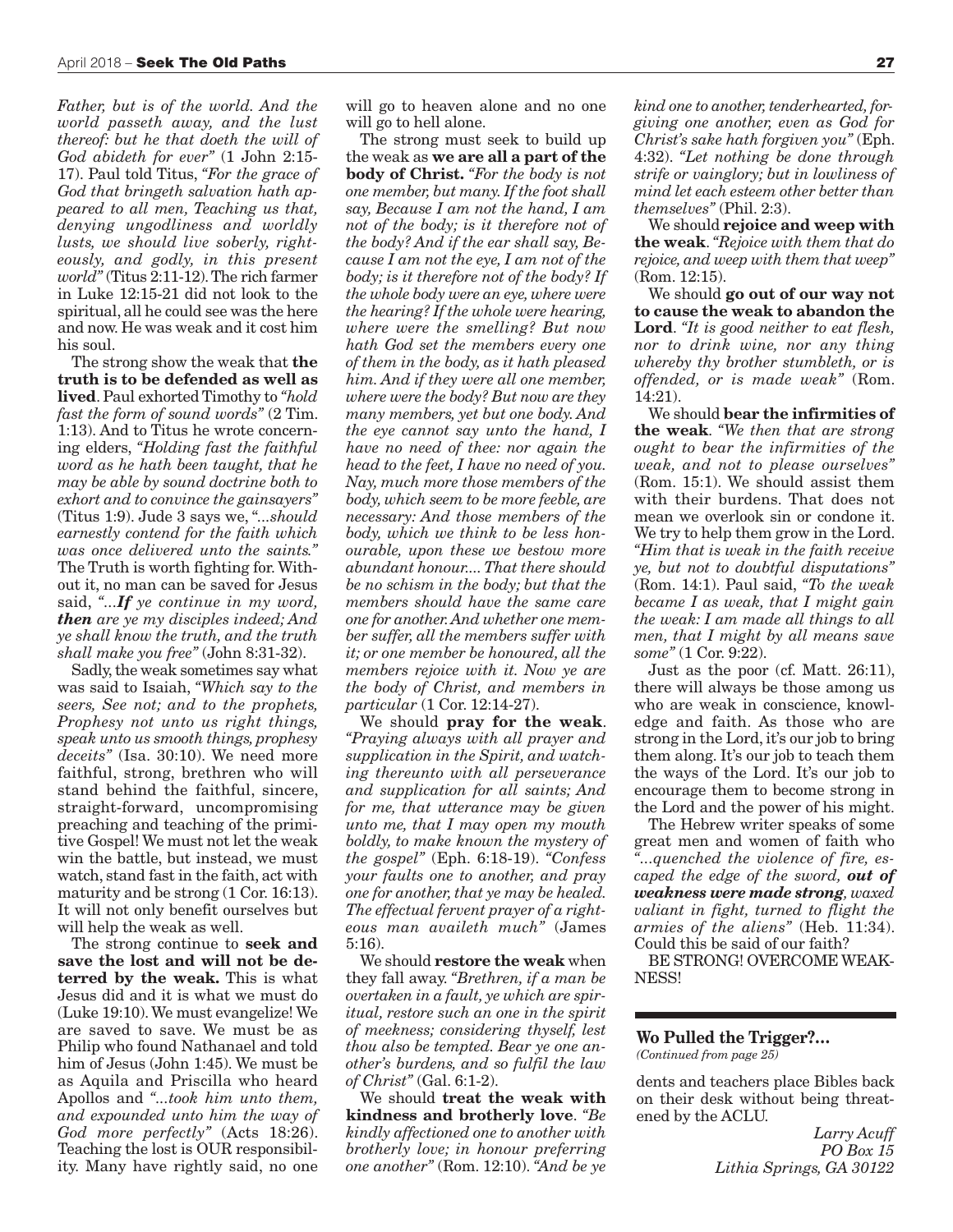# **HOW WE GOT THE BIBLE #4 DISSEMINATION**

In this fourth installment of our series of articles, we will demon-<br>strate how God not only *confirmed*<br>His inspired word but saw to it that n this fourth installment of our series of articles, we will demonstrate how God not only *confirmed* it was universally *disseminated* (spread everywhere). This being the case, by the end of the miraculous period, every church of Christ had a copy of the New Testament canon — all 27 books — in its entirety in written form.

Initially, and for a few years, the New Testament Gospel was revealed and made available through inspired or gifted men (apostles, prophets, evangelists, Eph. 3:3-5; 4:7-15). In the absence of a complete written New Testament, it was essential for the Lord's church to have inspired men making the truth available to each congregation. Since I take the early date for the writings of John, including the Book of Revelation, I maintain that the entire New Testament Gospel was placed in permanent written form, confirmed, and universally disseminated between A.D. 33 (church established, Acts 2) and A.D. 70 (the destruction of Jerusalem). However, even if one took the late date position on the Apostle John's writings, we would still maintain a written authenticated New Testament canon by the end of the first century was available to all churches of Christ.

The inspired men produced the inspired book. What originally was in oral form would then be in written form. The wide array of miraculous gifts present during this time (A.D. 33-70), having served their purpose, ceased and passed away (1 Cor. 13:8- 13; Eph. 4:7-13).Let us remember that the Old Testament canon had already been revealed, confirmed, and preserved at this time. Remember that Jesus endorsed, as the Word of God, the entire Hebrew Old Testament text (not Septuagint, Matt. 4:4; 5:17-18; 23:35; Luke 24:44; Rom. 3:1-2). I will expand on this further in an upcoming article on *Biblical Preservation.*

The miraculous period from A.D. 33- 70 therefore, can be divided into three parts as it pertains to the New Testa*Randy Kea*

ment canon: *First period* — all New Testament truth was in oral form through inspired men (Acts 2:4); *Second period* — truth in both oral and written form while the New Testament was being written (2 Thess. 2:15); *Third period* — "all truth" in written form having been "once and for all delivered"(John 16:13; Jude 3).

The earliest portions penned were: 1) the letter sent to the Gentiles at the conclusion of the Jerusalem conference, kept intact by the inspired historian Luke in Acts 15; 2) the book of James; and 3) the book of First Thessalonians. These were written a number of years after the establishment of the church. This would mean the Lord's church functioned and did the work of the Lord for several years without one line of a "written" New Testament. The church was able to *"continue stedfastly in the apostles' doctrine"* (Acts 2:42) because of the miraculously gifted men present in the churches.

The *internal evidence* is clear and conclusive that the entire New Testament revealed, confirmed, proclaimed, and ultimately written was universally disseminated in the first century. In fact, my position is between A.D. 33 and A.D. 70. Here's the evidence:

- 1. Mark 16:20 *"And they went forth, and preached every where, the Lord working with them, and confirming the word with signs following."* Every where means every where!
- 2. Acts 2:5 *"And there were dwelling at Jerusalem Jews, devout men, out of every nation under heaven."* This indicates the Jews who obeyed the Gospel on the day of Pentecost would have received spiritual gifts through the laying on of the hands of the apostles (Acts 8:14-18) and would have taken the inspired Gospel back with them to the various nations from which they came.
- 3. Romans 10:17-18 *"So then faith cometh by hearing, and hearing by the word of God. But I say, Have they not heard? Yes verily,*

*their sound went into all the earth, and their words unto the ends of the world."* If you wanted to say that the Gospel was universally disseminated by the time Paul wrote Romans, how else would you have said it?

- 4. Romans 16:26 *"But now is made manifest, and by the scriptures of the prophets, according to the commandment of the everlasting God, made known to all nations for the obedience of faith."* Again note the phrase "all nations."
- 5. Colossians 1:5-6,23 *"...The gospel which is come unto you, as it is in all the world...the hope of the gospel, which ye have heard, and which was preached to every creature which is under heaven...."* Paul declares universal dissemination (at least in oral form) even as he is writing this epistle.
- 6. And now for good measure, we note that even Jesus expressly said that His Gospel would be preached "in all the world" before the destruction of Jerusalem. Remember that Matthew 24:1-35 refers to the signs the Lord gave preceding the destruction of Jerusalem so that His disciples could escape. *"And this gospel of the kingdom shall be preached in all the world for a witness unto all nations; and then shall the end come"* (Matt. 24:14) In this context, clearly the "end" refers to Jerusalem's destruction in A.D. 70.
- 7. Summary: "All nations," "every creature,""all the earth,""ends of the world" — the internal evidence is conclusive in the fact that the Gospel was taken around the world by A.D. 70.

As we conclude this article, consider that Jesus said that He would send forth inspired men, but also inspired scribes — *"Wherefore, behold, I send unto you prophets, wise men, and scribes..."* (Matt. 23:34).The scribes in this text are not Old Testament scribes for they are listed with gifted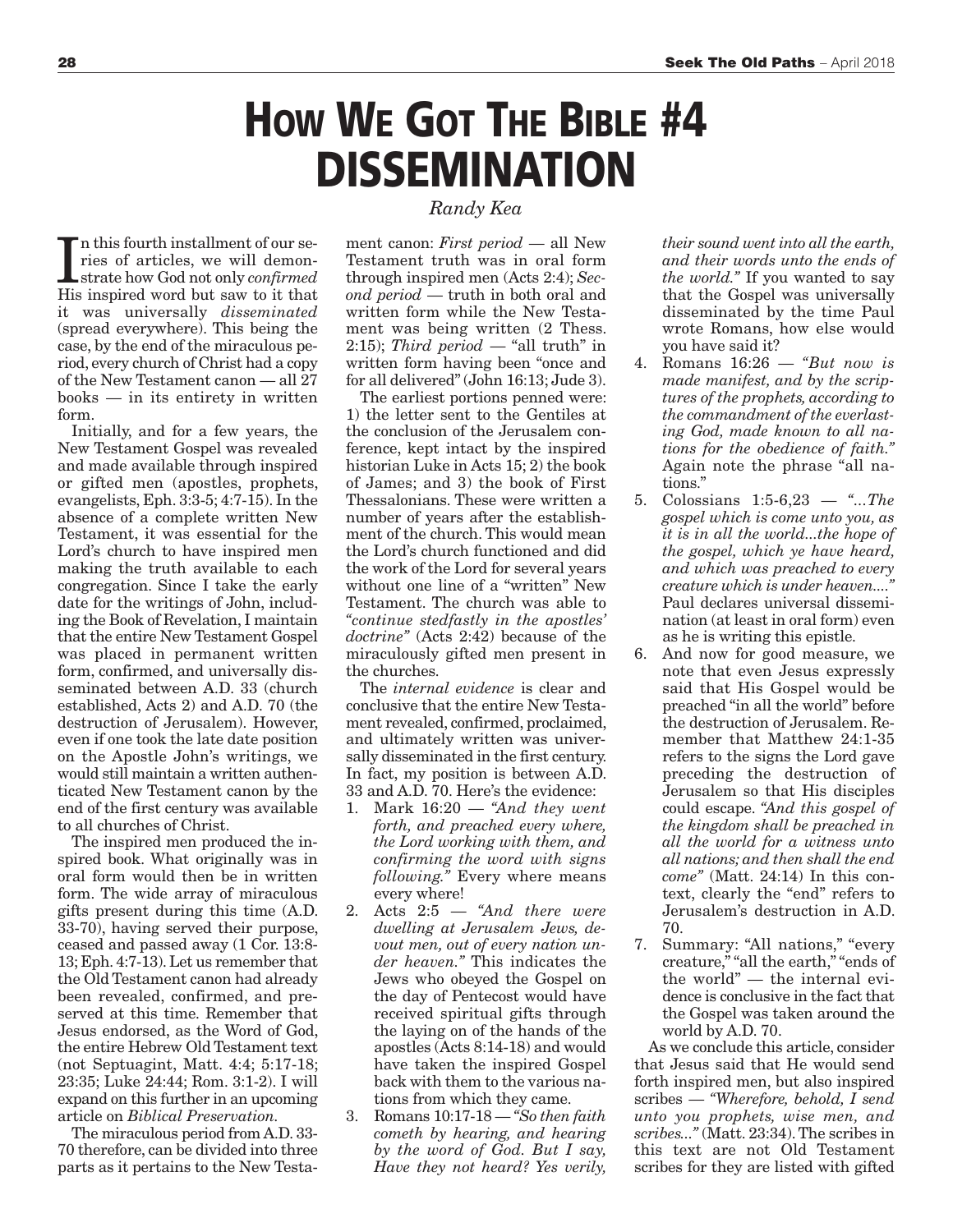and inspired men that would be sent forth under the New Testament period which was at that time yet future. Both Paul and Peter had inspired scribes (Rom. 16:22; 1 Peter 5:12) to assist them. This would mean that the New Testament canon could be reproduced profusely and infallibly by these inspired scribes in written form.

By the end of the first century, all churches of Christ had all 27 books of the New Testament canon in perfect written form. Again, we emphasize that the New Testament canon was not voted on or developed years later by uninspired men on some council of men, but was revealed, written and confirmed by the miraculous gifts

present in the first century church.

There yet remains two more articles in this series — *providential verbal preservation* and *verbal translation* before we get to our accurate and reliable **King James Version** of the Bible.

> *100 Sweetbriar Walk Stockbridge, GA 30381*

## **PARENTS, HANG IN THERE**

#### *Roger D. Campbell*

From the outside looking in, being a parent looks like one of the most stress-free, easy tasks that one could imagine. Reality hits home, though, once we become a dad or mom and we are the ones taking care of and being responsible for the little kiddies. Then, without our permission, those little ones turn into turbulent teens. Parents, hang in there!

God wants parents to love their children (Titus 2:4-5). He wants parents to teach them His righteous instructions (Deut. 6:7). He wants parents to be a pattern of good behavior for their children (Matt. 5:16). God also wants parents to discipline their children (Heb. 12:9-11). None of those matters are negotiable -— God wants parents to do them, and He wants them done His way.

Sometimes we struggle to maintain our cheerful demeanor and sanity when dealing with our children dealing with their facial expressions, attitudes, mouths, irresponsibility, ever-changing likes and dislikes, and their day-in-and-day-out stuff. Parents, hang in there! Keep on loving them, keep on praying for them, and keep on helping mold them into instruments conformed to the image of God's wonderful Son (Rom. 8:29).

If you feel challenged to "hold it together" as a parent, believe me, you are not the first parent who has encountered some testy trials of your patience. Think about Jacob. Two of his sons, Simeon and Levi, acted inappropriately and caused Jacob's name "to stink" in the land (Gen. 34:30). Your children may make choices which make your family name stink, too. Hang in there.

God's children, those whom He had "nourished and brought up," rebelled against Him (Isa. 1:2). If that ever happens to you, God knows your pain. Parents, hang in there.

David's son, Absalom, sought to undermine David's authority and peaceful life (2 Sam. 15-18). Your children may try that with you one day. Parents, if that ever occurs, hang in there.

David's heart was broken when he lost more than one child to physical death (2 Sam. 18:33). Parents, if you have to face the horror of losing a child, or worse yet, experience the horror of seeing your own child turn away from the Lord and die spiritually, hang in there.

If your child tells you, "I hate you," "I can't wait to turn eighteen so I can move as far away from you as possible," or "You have to be the worst mom/dad in the world," hang in there. When people get all worked up, they say hurtful things that they do not really mean. Keep on loving them, praying for them, and doing your best that is all you can do, right?

When the Jews were working feverishly to rebuild the wall around Jerusalem, their adversaries made a mockery of what they were trying to accomplish (Neh. 4:1-3). Sadly, some people today, out of ignorance or meanness, or both, make fun of Christian parents who are trying their best to raise their children in harmony with the Scriptures.

It is a real tragedy when other members of the church make fun of or talk behind the backs of parents who discipline their children, "drag" them to every single worship service and Bible class, restrict their use of the internet, phones, and TV, refuse to allow them to flaunt their nakedness in public, and demand that they speak respectfully to and about others. Brothers and sisters, if you are striving to raise your children by God's Book, do not feel intimidated by the devil's snickers, and do not let the whispers of worldlyminded children of God deter you from being the godly parents that your children need.

Parents, hang in there!

*120 Fawn Dr. Chattanooga, TN 37412*

### **CONTRIBUTIONS**

| Faye Elaine Cruz \$40         |  |
|-------------------------------|--|
| Verneta Cummins\$20           |  |
| Grider Town C/C, Opp, AL\$300 |  |
|                               |  |
|                               |  |
|                               |  |
| Hurley C/C, Hurley, MS\$20    |  |
| Wood C/C, Woodbury, TN \$50   |  |
| Ed Waggoner \$100             |  |
|                               |  |
| Donna J. Ames\$50             |  |
| Foy & Peggy Curry\$100        |  |
| H. L. Bradshaw \$200          |  |
| Baker C/C, Baker, FL\$25      |  |
|                               |  |
| C/C at Friendship,            |  |
| Stout, OH\$500                |  |
|                               |  |
| Marion C/C, Marion, NC \$100  |  |
| Neely's Bend C/C,             |  |
| Madison, TN \$100             |  |
|                               |  |
| Bradford C/C,                 |  |
| Bradford, TN \$50             |  |
| Del Brantley\$50              |  |
|                               |  |
| Beginning Balance\$7,124.10   |  |
| Contributions \$2,200.00      |  |
| Debits                        |  |
| Postage\$1,743.41             |  |
| Supplies\$695.06              |  |
| Ending Balance\$6,885.63      |  |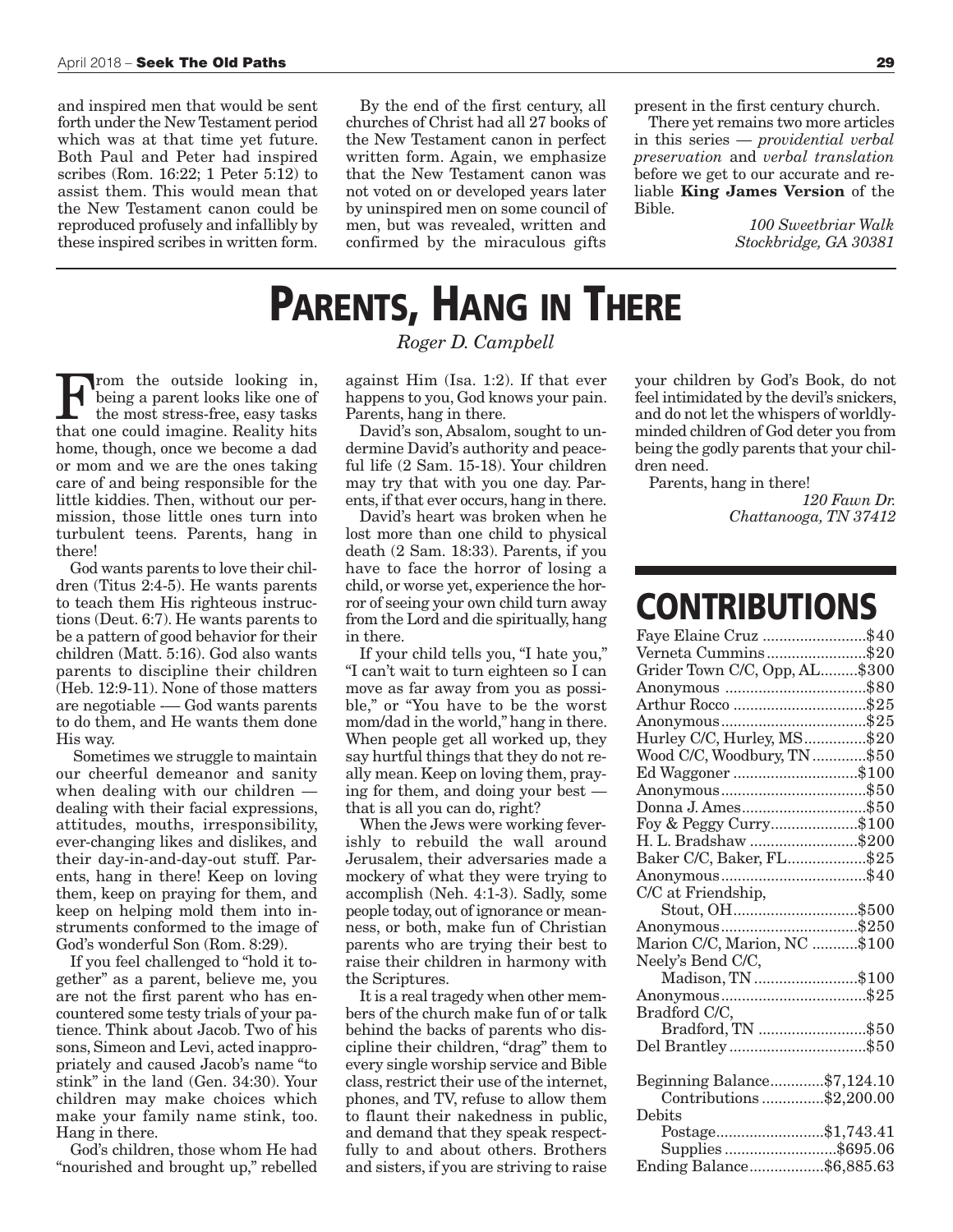## **I WILL TAKE HEED UNTO MY WAYS**

The Psalmist remembered to consider his own ways. Since these verses are written by the inspiration of the Holy Spirit, they serve as a reminder to each of us.The apostle Paul affirms that such self scrutiny is needed in saying to the brethren at Corinth,*"Wherefore let him that thinketh he standeth take heed lest he fall"* (1 Cor. 10:12). All of us need to, like David, take heed to certain matters. May each of us be inclined to say, I will take heed to:

**My Ways!** *"I said, I will take heed to my ways..."* (Psa. 39:1a). An ever growing number of people seemingly have only the desire to please self while living in this life.Their motives, habits, manners, speech, and dress matters little to them. How dare anyone question the way they have chosen to live!

A humanist and hedonistic philosophy encourages people to become their own god. These people then justify and rationalize that everything they do is acceptable — cause they approve it! And, for support, our government is now hard at work to deny most of what is godly and right while approving and encouraging ungodliness and wrong doing. A Christian, however, was never to be a part of this world. *"Wherefore come ye out from among them, and be ye separate, saith the Lord"* (2 Cor. 6:17). One seeking to save his soul and go to Heaven will search out whether his ways are in harmony with God's word and ways!

**My Mouth!** *"I will keep my mouth with a bridle while the wicked is before me"* (Psa. 39:1b).Why bridle or muzzle one's mouth?The Lord and His church are often judged by the ways and mouths of His people.The tongue is a most important but dangerous instrument. Regarding the tongue, the New Testament teaches, *"For in many things we offend all. If any offend not in word, the same is a perfect man, able also to bridle the whole body"* (James 3:2). If one can control the unruly and rebellious tongue, he should be able to control the rest of his body. It must be realized, however, that while the tongue can and must be controlled, it can never be tamed (James

*Marvin L. Weir*

3:8). In a moment of anger or despair, one can momentarily lose control of his tongue. One seeking to live godly and right will give heed to his tongue!

**My Heart!** *"My heart was hot within me; while I was musing the fire burned: then spake I with my tongue"* (Psa. 39:3). Blessed is the hot fire that burns in one's heart regarding the holy things of God! There is far too little of this type of fire burning in the hearts of Christians today. The warning is clear: *"Take heed, brethren, lest haply there shall be in any one of you an evil heart of unbelief, in departing from the living God"* (Heb. 3:12). Can a child of God fall from grace and lose his soul? The writer of Hebrews thought so and warned against doing such! One must consider whether he has an evil or a godly heart.

**My End!** *"Lord, make me to know mine end..."* (Psa. 39:4). One of the most important questions one can ask is, "What shall be my end?" Do you remember an individual by the name of Balaam? He wanted his end to be with the righteous, but he also wanted the money Balak promised him to curse Israel. It is a truth that *"no man can serve two masters; for either he will hate the one, and love the other; or else he will hold to one, and despise the other. Ye cannot serve God and mammon"* (Matt. 6:24). Greed and a divided loyalty guarantees failure! One will do well to consider the end of this life!

Even though Balaam initially spoke to Balak only the words of God, he yearned to somehow get the money Balak had offered (Num. 24-25). Peter speaks of false teachers who have followed the way of Balaam (2 Peter 2:15). Jude notes those who *"ran greedily after in the error of Balaam for reward"* (Jude 11). John mentions those who *"hold the doctrine of Balaam, who taught Balak to cast a stumblingblock before the children of Israel, to eat things sacrificed to idols, and to commit fornication"* (Rev. 2:14). Evidently, Balaam gave the Moabite king the plan to corrupt God's people (Num. 25:1-3). Balaam was slain by the sword (Num. 31:8). One would do well to consider his end!

**My Days!** *"Behold, thou hast made my days as a handbreadth; and my age is as nothing before thee"* (Psa. 39:5). As our life in this world is only a few "handbreadths," we need "to number our days"(Psa. 90:12) and redeem the time (Eph. 5:16). What one chooses to do with his days on earth (living in disobedience or obedience to God) will determine his eternal destiny.

**My Hope!** *"And now, Lord, what wait I for? My hope is in thee"* (Psa. 39:7). One must take heed that his hope is in the Lord and Savior and not in man-made creeds, man-made churches, experiences, circumstances, or self!

**My Transgressions!** *"Deliver me from all my transgressions: make me not the reproach of the foolish"* (Psa. 39:8). To transgress is to go beyond God's authority.Yielding to sin is "lawlessness" or "transgression of the law" (1 John 3:4). One must take heed that he does what God requires to be delivered from his transgressions (repent and obey the Gospel).

**My Prayer!** *"Hear my prayer, O Lord, and give ear unto my cry"* (Psa. 39:12). One must take heed that he is in a praying relationship with God or his prayer will simply be an abomination (Prov. 28:9).

Take heed to your ways! *484 CR 44700 Blossom, TX 75416*

### **WHY TAKE HEED?**

Because God is supreme. He is worthy of our devotion and service.*"Know ye that the LORD he is God: it is he that hath made us, and not we ourselves; we are his people, and the sheep of his pasture"* (Psa. 100:3).

Because God wants us to live with him. While some believe God is coming to live with us, Jesus said we go to live with him. *"I go to prepare a place for you. ...I will come again, and receive you unto myself; that where I am, there ye may be also"* (John 14:2- 3). *"We have a building of God, an house not made with hands, eternal in the heavens"* (2 Cor. 5:1).

— Editor, gmr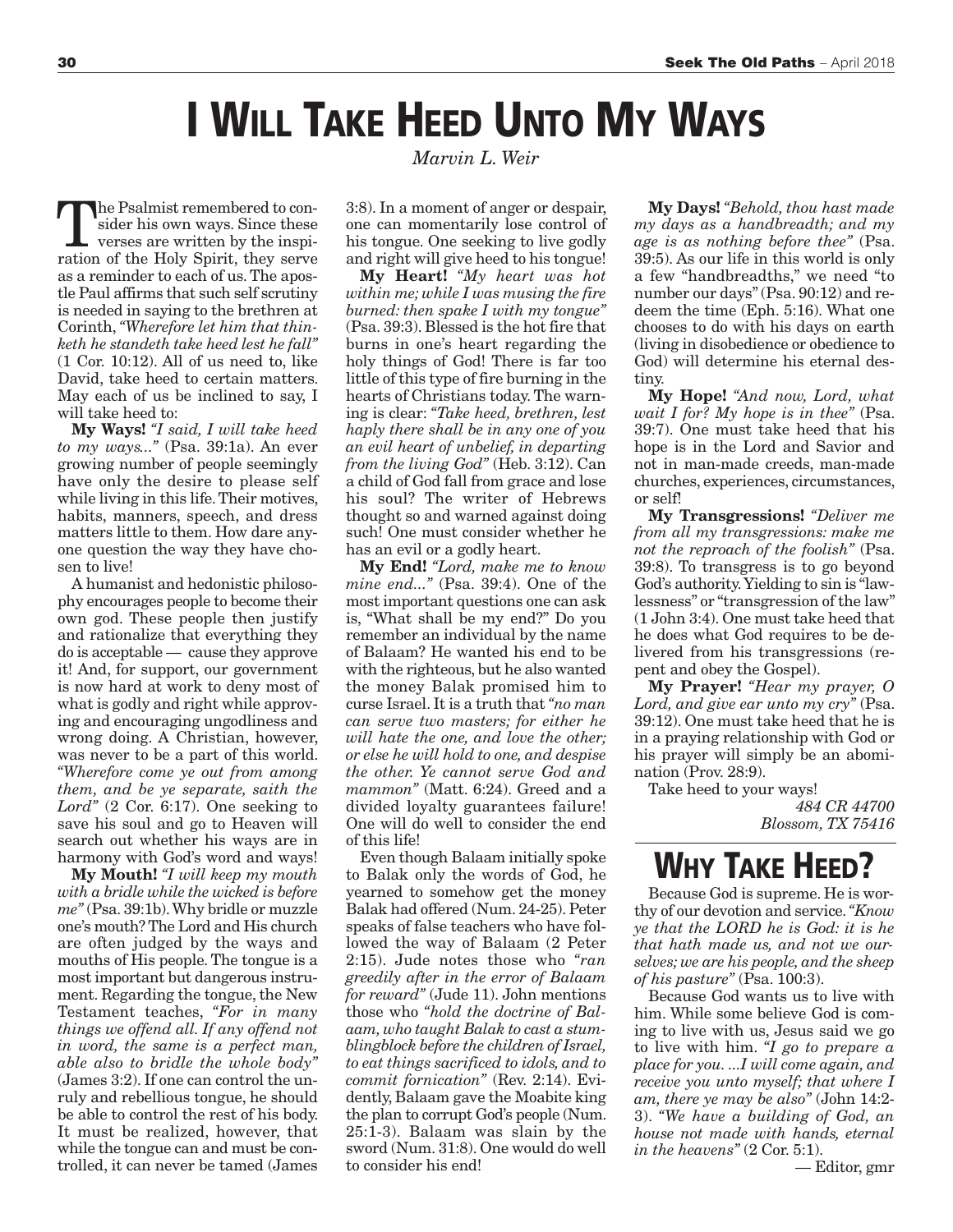# **NO...NONE...ZERO...NADA...ZILCH...NIL**

the words in the title of this article all mean the same thing. If these words are used in an adverbial form, they mean: "to no extent, in no way, not at all" (www.dictionary. com). In some areas of Biblical teaching, these words cannot be emphasized too much. Why? Because it seems that some individuals just do not understand the definitions of the words.

One of the areas wherein the word "no" cannot be understood by some is the realm of fellowship. When a person becomes a Christian, he enters into a unique group of people. These people are referred to as "the church." *"The Lord added to the church daily such as should be saved"* (Acts 2:47). This group of people is a fellowship known as "the called out ones," which is the definition of the word "church." By means of the Gospel, this group of people were called out of the sinful world (2 Thess. 2:14). This group is composed of the saved. They have been forgiven of their sins by the blood of Christ.They have died to sin.Their lives are no longer given over to sinful practices. *"Knowing this, that our old man is crucified with him, that the body of sin might be destroyed, that henceforth we should not serve sin"* (Rom. 6:6). Christians leave the world and enter into a group that is a holy fellowship.

Holiness involves purity, sanctification, and consecration. God wants His people to be holy as He is holy. *"As obedient children, not fashioning yourselves according to the former lusts in your ignorance: but as he which has called you is holy, so be ye holy in all manner of conversation; because it is written, Be ye holy; for I am holy"* (1 Peter 1:14-16). Holiness is not perfection. It is not a life completely free from  $\sin(1$  John 1:8-10). It is a mindset that displays itself in one's thinking, words and behavior. A member of the church may sin from time to time, but he does not actively engage in and practice a lifestyle of sin. Sinning is no longer a part of his life. When he sins, he repents, confesses the sin, and asks God's forgiveness (Acts 8:20-24; 1 John 1:9). Instead of being a slave

*Victor M. Eskew*

to sin, he is a servant of Jesus Christ. His life is spent in seeking to accomplish the purposes God has set forth in His Word.

As we continue in this study, we must understand what sin is. Simply put, sin is the transgression of God's law.*"Whosoever committeth sin transgresseth also the law: for sin is the transgression of the law"* (1 John 3:4). There are two broad categories of sin: moral sin and doctrinal sin. *Moral sin* involves engaging in things that are wrong instead of things that are right. Lying is an example of moral sin (Eph. 4:25). *Doctrinal sin* involves teaching and the practice of what is taught. When a person holds to and advocates something contrary to the Word of God, he is committing doctrinal sin. Advocating that baptism is not for the remission of sins is an example of doctrinal sin (Acts 2:38).

The world is filled with both types of sin. It is possible for a Christian and/or a church to embrace one or both of these sins as well.This is why the Scriptures warn Christians about falling away. *"Wherefore let him that thinketh he standeth take heed lest he fall"* (1 Cor. 10:12). And again, *"Let us labour therefore to enter into that rest, lest any man fall after the same example of unbelief"* (Heb. 4:11). When a Christian or a church involves himself/itself in the habitual practice of sin, fellowship with the church is going to be affected.

When Christians or churches depart from the faith, fellow-Christians and sister congregations are to have NO fellowship with them as long as they persist in sin. Let's listen to a few passages that exhort us in this matter. *"Now I beseech you, brethren, mark them which causes divisions and offences contrary to the doctrine which ye have learned; and avoid them"* (Rom. 16:17). *"But now have I written unto you not to keep company, if any man that is called a brother be a fornicator, or covetous, or an idolater, or a reviler, or a drunkard, or an extortioner; with such an one no not to eat"* (1 Cor. 5:11). *"And have no fellowship with the unfruitful works of darkness, but rather reprove them"* (Eph. 5:11).

*"Now we command you, brethren, in the name of our Lord Jesus Christ, that ye withdraw yourselves from every brother that walketh disorderly, and not after the tradition which he received of us"* (2 Thess. 3:6). *"If any man teach otherwise, and consent not to wholesome words, even the words of our Lord Jesus Christ, and to the doctrine which is according to godliness...from such withdraw thyself"* (1 Tim. 6:3-5).*"A man that is an heretick, after the first and second admonition, reject; knowing that he that is such is subverted, and sinneth, being condemned of himself "* (Titus 3:10-11). *"If there come any unto you, and bring not this doctrine, receive him not into your house, neither bid him God speed: for he that biddeth him God speed is partaker of his evil deeds"* (2 John 10- 11).

These passages mean exactly what they say. When a Christian involves himself in moral or doctrinal sin, and will not repent, other Christians are to have NO fellowship with him. If an entire church is involved in moral or doctrinal error, they are not to be fellowshipped. There is to be NO jointparticipation with them. Paul goes as far as to say: *"...with such an one no not to eat."* Those who do fellowship those in error become partakers of their evil deeds (2 John 11).

This is not a hard command to understand. It is, however, a difficult command to put into practice. This is especially true when it comes to family and close friends who are in sin. When we are put into a circumstance where we must choose between God's will or a family member or friend, we need to follow the example of Abraham. He was commanded to slay his son Isaac upon one of the mountains of Moriah. And, *"by faith Abraham when he was tried, offered up Isaac"* (Heb. 11:17).

By faith, we must have NO fellowship with those who habitually engage in sin.

> *1025 Snug Harbor Court Jacksonville, FL 32233*